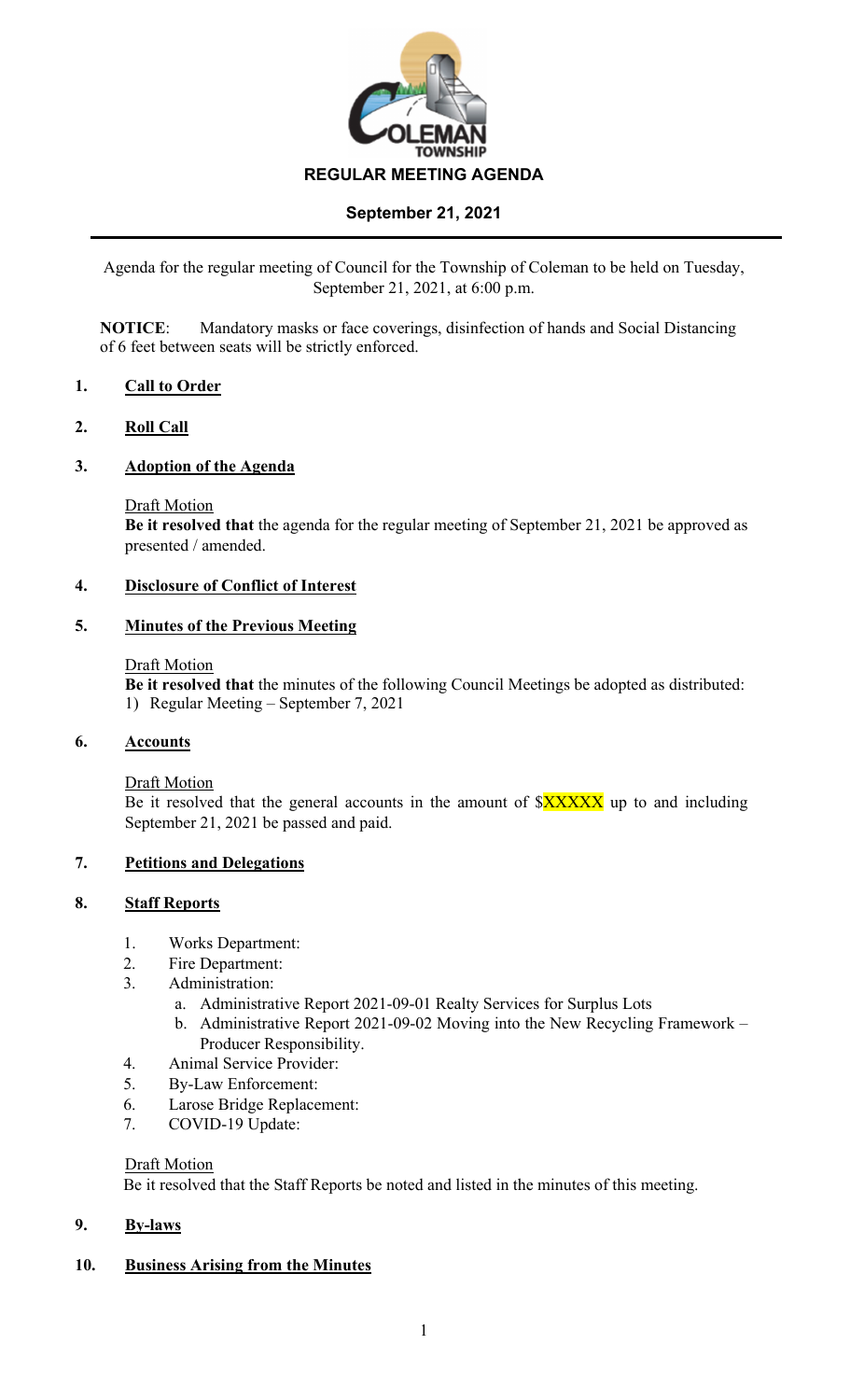

### **September 21, 2021**

## **11. New Business**

- 11.1. Conferences:
- 11.2. Motions:

11.2.1. Memo from Matt Brown regarding Workplace Vaccine Policies.

### **12. Committee Reports**

- 12.1 Public Works
- 12.2 Finance
- 12.3 Government Liaison, TeMAG and TMA
- 12.4 Tourism & Recreation

### **13. Correspondence**

| <b>Item</b><br>No. | <b>Received</b><br>Date | Originator                                         | <b>Subject</b>                                 |
|--------------------|-------------------------|----------------------------------------------------|------------------------------------------------|
| 13.1               | September 15            | Timiskaming Health Unit                            | Proof of Vaccination                           |
| 13.2               | September 1             | <b>Association of Municipalities</b><br>of Ontario | <b>Proof of Vaccination Certificates</b>       |
|                    |                         | Temiskaming Shores and                             | <b>Ontario Government Releases</b>             |
| 13.3               | September 15            | Area Chamber of Commerce                           | Guidance to Support Proof of Vaccine<br>Policy |
| 13.4               | September 15            | Township of McGarry                                | <b>Support Resolution for Prostate Blood</b>   |
|                    |                         |                                                    | Test                                           |
| 13.5               | September 15            | Township of McGarry                                | Town of Englehart Request to                   |
|                    |                         |                                                    | NorthernTel/Bell Canada Inc/ -                 |
|                    |                         |                                                    | <b>Improved Broadband Internet</b>             |
| 13.6               | September 9             | Ministry of Municipal Affairs                      | Site Plan Control Guide                        |
|                    |                         | and Housing                                        |                                                |
|                    |                         | Ministry of Northern                               | <b>Exploration Permits Applications:</b>       |
| 13.7               | September 2             | Development, Mines, Natural                        | PR-21-000246, PR-21-000247, PR-                |
|                    |                         | <b>Resources and Forestry</b>                      | 21-000248 and PR-21-000249                     |

### **Draft Motion**

Be it resolved that correspondence items 13.1 to 13.7 be noted, filed and recorded in the minutes of this meeting.

### **14. Notice of Motion** - NIL

### **15. In camera (closed) session**

### Draft Motion

**Whereas** Section 239(2) states that a meeting or part of a meeting may be closed to the public if the subject matter being considered is:

- b) personal matters about an identifiable individual, including a municipal employee;
- e) litigation or potential litigation, including matters before administrative tribunals, affecting the municipality;